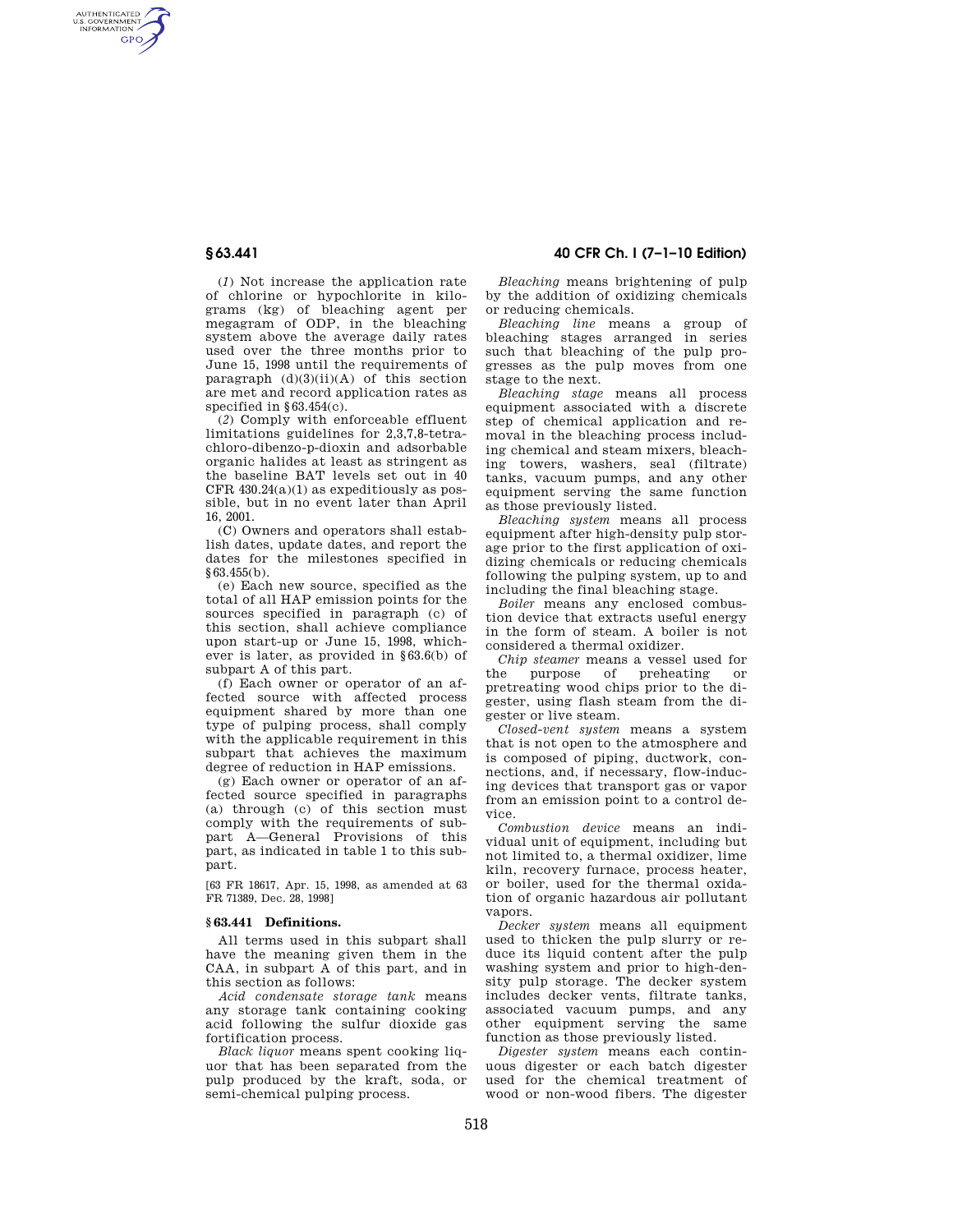## **Environmental Protection Agency § 63.441**

system equipment includes associated flash tank(s), blow tank(s), chip steamer(s) not using fresh steam, blow heat recovery accumulator(s), relief gas condenser(s), prehydrolysis unit(s) preceding the pulp washing system, and any other equipment serving the same function as those previously listed. The digester system includes any of the liquid streams or condensates associated with batch or continuous digester relief, blow, or flash steam processes.

*Emission point* means any part of a stationary source that emits hazardous air pollutants regulated under this subpart, including emissions from individual process vents, stacks, open pieces of process equipment, equipment leaks, wastewater and condensate collection and treatment system units and those emissions that could reasonably be conveyed through a stack, chimney, or duct where such emissions first reach the environment.

*Evaporator system* means all equipment associated with increasing the solids content and/or concentrating spent cooking liquor from the pulp washing system including pre-evaporators, multi-effect evaporators, concentrators, and vacuum systems, as well as associated condensers, hotwells, and condensate streams, and any other equipment serving the same function as those previously listed.

*Flow indicator* means any device that indicates gas or liquid flow in an enclosed system.

*HAP* means a hazardous air pollutant as defined in §63.2 of subpart A of this part.

*High volume, low concentration or HVLC collection system* means the gas collection and transport system used to convey gases from the HVLC system to a control device.

*High volume, low concentration or HVLC system* means the collection of equipment including the pulp washing, knotter, screen, decker, and oxygen delignification systems, weak liquor storage tanks, and any other equipment serving the same function as those previously listed.

*Knotter system* means equipment where knots, oversized material, or pieces of uncooked wood are removed from the pulp slurry after the digester system and prior to the pulp washing

system. The knotter system equipment includes the knotter, knot drainer tanks, ancillary tanks, and any other equipment serving the same function as those previously listed.

*Kraft pulping* means a chemical pulping process that uses a mixture of sodium hydroxide and sodium sulfide as the cooking liquor.

*Lime kiln* means an enclosed combustion device used to calcine lime mud, which consists primarily of calcium carbonate, into calcium oxide.

*Low volume, high concentration or LVHC collection system* means the gas collection and transport system used to convey gases from the LVHC system to a control device.

*Low volume, high concentration or LVHC system* means the collection of equipment including the digester, turpentine recovery, evaporator, steam stripper systems, and any other equipment serving the same function as those previously listed.

*Mechanical pulping* means a pulping process that only uses mechanical and thermo-mechanical processes to reduce wood to a fibrous mass. The mechanical pulping processes include, but are not limited to, stone groundwood, pressurized groundwood, refiner mechanical, thermal refiner mechanical, thermo-mechanical, and tandem thermomechanical.

*Non-wood pulping* means the production of pulp from fiber sources other than trees. The non-wood fiber sources include, but are not limited to, bagasse, cereal straw, cotton, flax straw, hemp, jute, kenaf, and leaf fibers.

*Oven-dried pulp or ODP* means a pulp sample at zero percent moisture content by weight. Pulp samples for applicability or compliance determinations for both the pulping and bleaching systems shall be unbleached pulp. For purposes of complying with mass emission limits in this subpart, megagram of ODP shall be measured to represent the amount of pulp entering and processed by the equipment system under the specified mass limit. For equipment that does not process pulp, megagram of ODP shall be measured to represent the amount of pulp that was processed to produce the gas and liquid streams.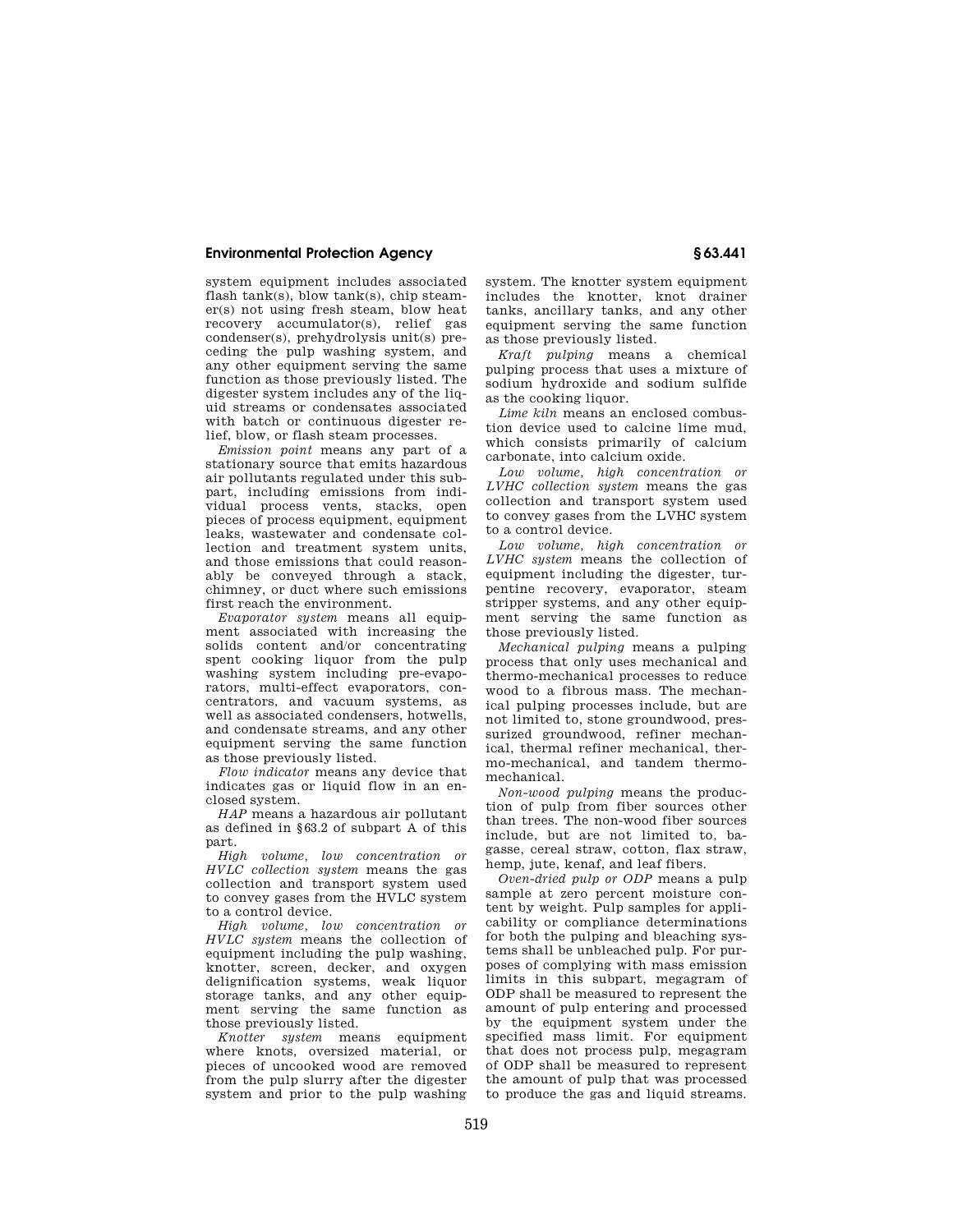*Oxygen delignification system* means the equipment that uses oxygen to remove lignin from pulp after high-density stock storage and prior to the<br>bleaching system. The oxygen bleaching delignification system equipment includes the blow tank, washers, filtrate tanks, any interstage pulp storage tanks, and any other equipment serving the same function as those previously listed.

*Primary fuel* means the fuel that provides the principal heat input to the combustion device. To be considered primary, the fuel must be able to sustain operation of the combustion device without the addition of other  $f_{\text{II}}$ els.

*Process wastewater treatment system*  means a collection of equipment, a process, or specific technique that removes or destroys the HAPs in a process wastewater stream. Examples include, but are not limited to, a steam stripping unit, wastewater thermal oxidizer, or biological treatment unit.

*Pulp washing system* means all equipment used to wash pulp and separate spent cooking chemicals following the digester system and prior to the<br>bleaching system, oxygen system, delignification system, or paper machine system (at unbleached mills). The pulp washing system equipment includes vacuum drum washers, diffusion washers, rotary pressure washers, horizontal belt filters, intermediate stock chests, and their associated vacuum pumps, filtrate tanks, foam breakers or tanks, and any other equipment serving the same function as those previously listed. The pulp washing system does not include deckers, screens, knotters, stock chests, or pulp storage tanks following the last stage of pulp washing.

*Pulping line* means a group of equipment arranged in series such that the wood chips are digested and the resulting pulp progresses through a sequence of steps that may include knotting, refining, washing, thickening, blending, storing, oxygen delignification, and any other equipment serving the same function as those previously listed.

*Pulping process condensates* means any HAP-containing liquid that results from contact of water with organic compounds in the pulping process. Ex-

**§ 63.441 40 CFR Ch. I (7–1–10 Edition)** 

amples of process condensates include digester system condensates, turpentine recovery system condensates, evaporator system condensates, LVHC system condensates, HVLC system condensates, and any other condensates from equipment serving the same function as those previously listed. Liquid streams that are intended for byproduct recovery are not considered process condensate streams.

*Pulping system* means all process equipment, beginning with the digester system, and up to and including the last piece of pulp conditioning equipment prior to the bleaching system, including treatment with ozone, oxygen, or peroxide before the first application of a chemical bleaching agent intended to brighten pulp. The pulping system includes pulping process condensates and can include multiple pulping lines.

*Recovery furnace* means an enclosed combustion device where concentrated spent liquor is burned to recover sodium and sulfur, produce steam, and dispose of unwanted dissolved wood components in the liquor.

*Screen system* means equipment in which oversized particles are removed from the pulp slurry prior to the bleaching or papermaking system washed stock storage.

*Secondary fiber pulping* means a pulping process that converts a fibrous material, that has previously undergone a manufacturing process, into pulp stock through the addition of water and mechanical energy. The mill then uses that pulp as the raw material in another manufactured product. These mills may also utilize chemical, heat, and mechanical processes to remove ink particles from the fiber stock.

*Semi-chemical pulping* means pulping process that combines both chemical and mechanical pulping processes. The semi-chemical pulping process produces intermediate yields ranging from 55 to 90 percent.

*Soda pulping* means a chemical pulping process that uses sodium hydroxide as the active chemical in the cooking liquor.

*Spent liquor* means process liquid generated from the separation of cooking liquor from pulp by the pulp washing system containing dissolved organic